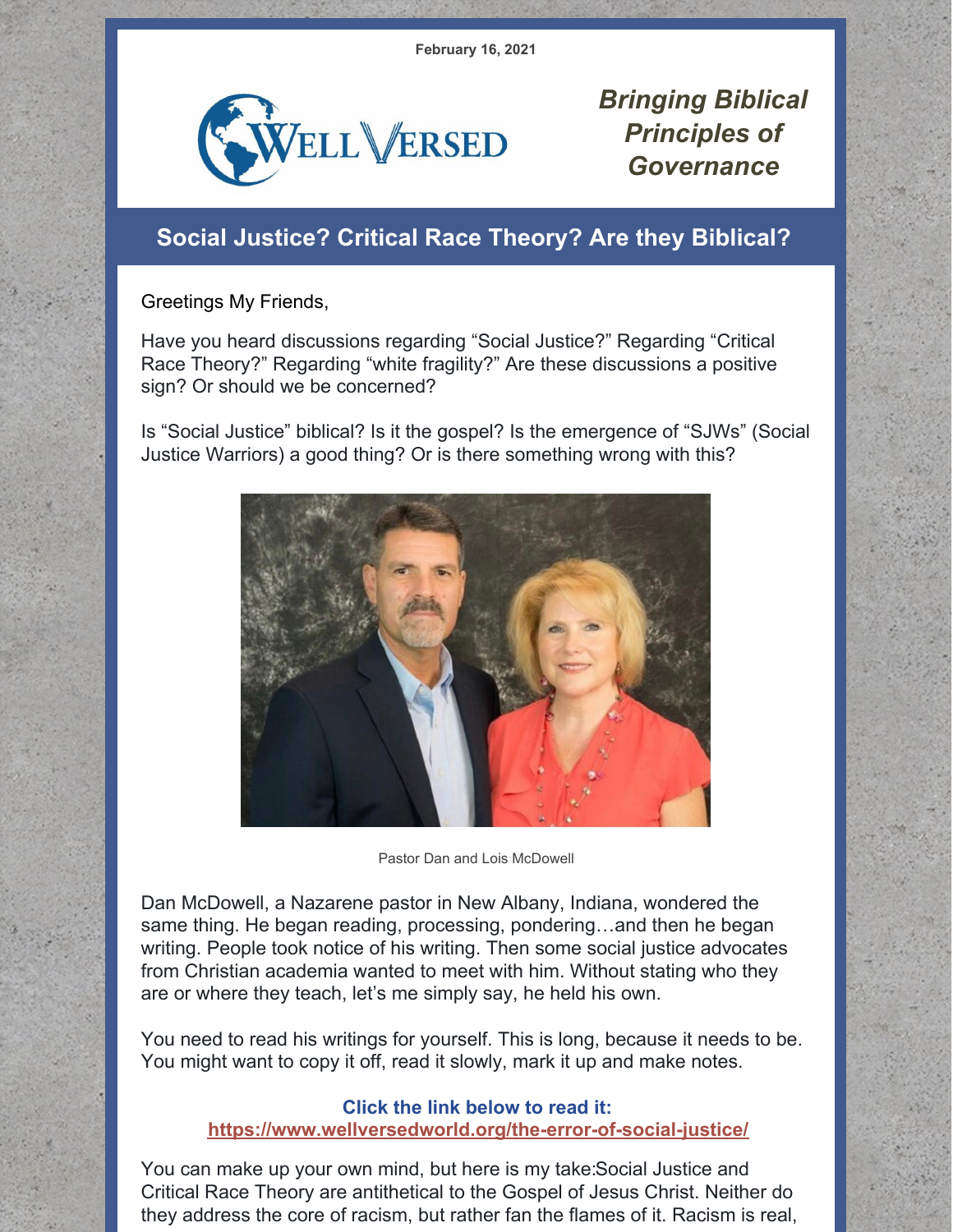and it is wrong and sinful. However SJ teachings and CRT do not provide authentic biblical solutions to the problem. At Well Versed, we are committed to distinctly BIBLICAL principles.

Here is a further warning: If you are attending a church where the pastor advocates social justice (and does not know the difference between that and bona fide BIBLICAL justice), get out of that church.

If you, or your child or your grandchild is attending a "Christian" college (including those from the "holiness movement" – such as Wesleyan or Nazarene colleges) where this is being taught, challenge the professor. Or consider getting out of that class. If the President of the college will not bring appropriate Biblical correction, consider exiting that college. If you are paying for a costly Christian education, you should not receive subtle Marxist indoctrination.

That is my take. You can read Pastor Dan McDowell's article (as well as other articles) and decide for yourself. This article will brilliantly inform your intellect and might save your soul and family's souls from heresy.

## **Bringing Biblical principles of governance to governmental leaders …and to those who elect them!**

## **[DONATE](http://www.wellversedworld.org/Donate) HERE**

*Consider giving a tax-deductible donation to Well Versed, a 501(c)3 non-profit organization, to continue bringing biblical principles of governance to governmental leaders and YOU!*

Jim Garlow CEO & Founder, Well Versed Along with Rosemary Schindler Garlow Co-Founder, Well Versed